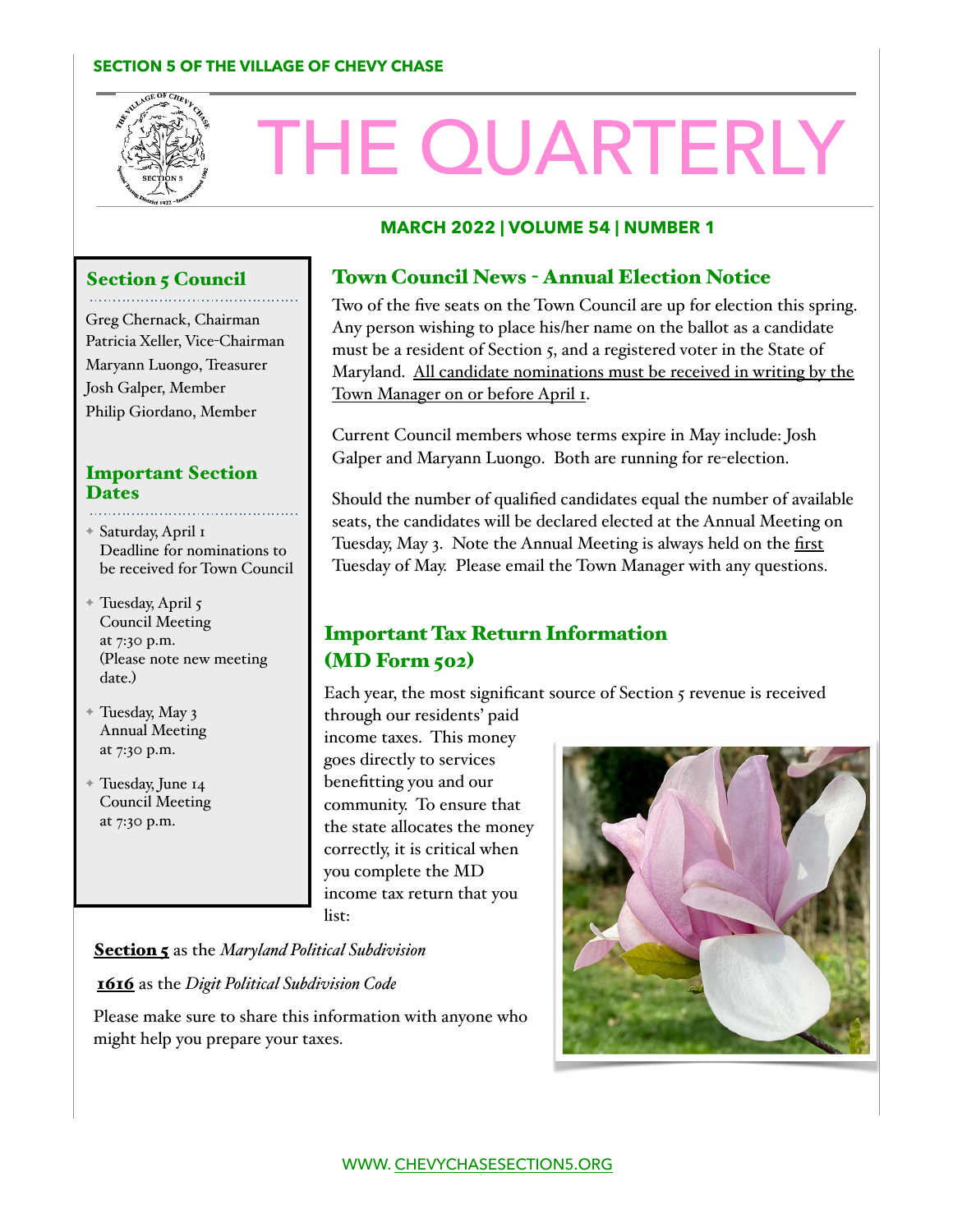#### **SECTION 5 OF THE VILLAGE OF CHEVY CHASE**



# WSSC Work Starts This March

The Brookville water main replacement project started this week in Section 5. The first phase of the project includes work on Windsor Place and Brookville Road. Things to know:

✦The purpose of the project is to replace the current water mains that were installed up to 100 years ago and are near the end of their life cycle.

- ✦ The Section streets included in the project are Brookville Road, Connecticut Avenue, Dalkeith Street, Thornapple Street, Thornapple Place, Underwood Street, Williams Lane, Windsor Place, and limited parts of Woodbine Street. See the map below for exact locations highlighted in yellow.
- ✦ Crews will be on site daily from 9 a.m. to 3 p.m.
- ✦ The full project could take as long as two years.
- ✦ Work will begin in earnest early April. The Section will notify residents by email when we have a concrete start date.
- ✦ WSSC is responsible for putting up No Parking Signs in the work zone areas. It is imperative that residents actively look for posted signs and comply.

WSSC will strive to give residents 48 hours notice. If you plan to be gone overnight, please park in your driveway, or in an area you are certain is outside the work zone. If you will be away for any length of time and live on the streets scheduled for work, please contact the Town Manager.

- ✦ Crews will need access to your public right-of-way water service connection which is usually located a few feet from the street. (For questions regarding the rightof-way, see page 4.)
- ✦ WSSC will contact you directly if/when they need access to your home's water line, or to do work on your private property. If there are areas on your property of special concern, such as an irrigation system or underground drainage work, please make the WSSC representative aware during your initial contact. They will do their best to work around those areas.

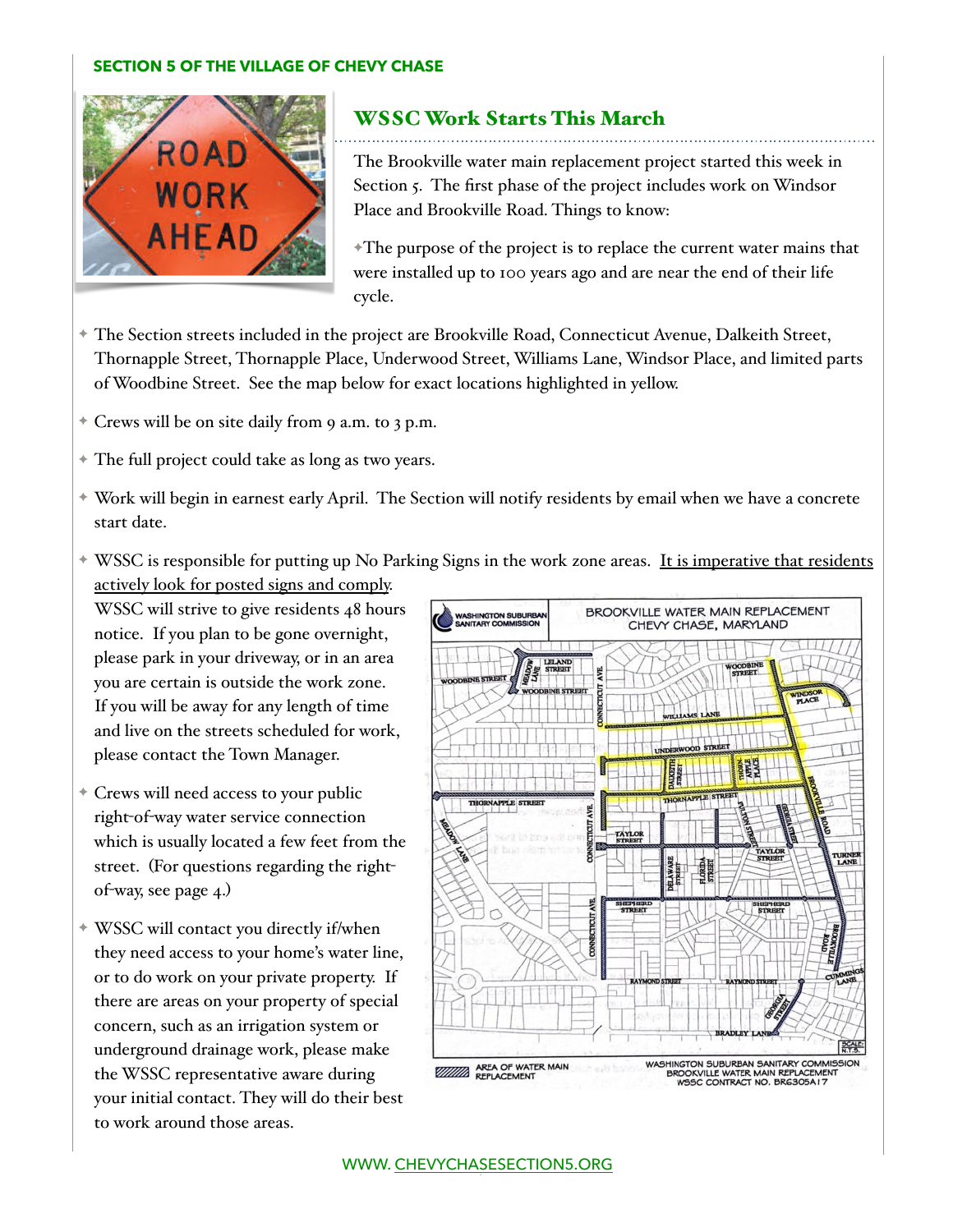# Welcome to New Residents

We are pleased to welcome the following new neighbors who have recently moved to Section 5:

- ✦ Jake Deyton and Matt Glading 7506 Brookville Road
- ✦ Elly and Steven Guilday 3807 Underwood Street

We also mourn the loss of Glendale resident, Mary Walsh, who passed away February 3. The Section extends our heartfelt sympathy to Mary's son, Leo.

# 4-H Property Redevelopment Information

On February 17, the new owners of the 4-H property, Galerie Living and Community Three, presented an initial concept plan for redevelopment of the property. Planning and construction are estimated to take four and half years so the property will not be open for occupancy until September 2026.

Residents are encouraged to review the [video](https://www.youtube.com/watch?v=4MXpO8j7O44) and [slideshow](https://www.townofchevychase.org/DocumentCenter/View/3485/220217-Corso-Chevy-Chase-TCC-Presentation) from the presentation and send comments, ideas, and suggestions to the Town of Chevy Chase's office townoffi[ce@townofchevychase.org.](mailto:townoffice@townofchevychase.org)

If you have problems accessing the above links, see the Town of Chevy Chase's website.

<https://www.townofchevychase.org>

## Thrive Montgomery 2050

The Montgomery County Council will soon be considering Thrive Montgomery 2050. Now is the time to submit feedback directly to the County Council. Section 5 recently sent the enclosed letter to all councilmembers. Individual residents are encouraged to submit comments via email. Emails sent to [county.council@montgomerycountymd.gov](mailto:county.council@montgomerycountymd.gov)  are distributed to all members of the County Council.

As a reminder, Thrive Montgomery 2050 (or "Thrive" for short) is Montgomery County's general plan update. It is the blueprint for how and where the County will grow over the next 30 years. On its own, Thrive does not modify any laws, but it sets the policy agendas for the County Council and County Planning Department, and will affect all future Master & Sector Plans. Thrive promotes compact growth or urbanism, which means increased residential housing in 32 designated "activity centers" and along designated "growth corridors." In the plan, Bethesda is deemed an "activity center" and Connecticut and Wisconsin Avenues are "growth corridors." The activity centers would be connected along growth corridors with more public transit options. The plan proposes to redevelop the activity centers into "complete communities" that would be walkable, and that would contain varied retail and housing options, public facilities, and open spaces.

A comprehensive description of the plan is available here. [https://montgomeryplanning.org/planning/master](https://montgomeryplanning.org/planning/master-plan-list/general-plans/thrive-montgomery-2050/)-plan-list/ general-plans/thrive-[montgomery](https://montgomeryplanning.org/planning/master-plan-list/general-plans/thrive-montgomery-2050/)-2050/

## Section Email Alerts and Notices

Please make certain the Section has at least one current email address for your household on file. Email is often used to communicate timely and important information. Additionally, it is used to distribute the dial-in information for the Council's Monthly meetings. Contact the Town Manager with questions.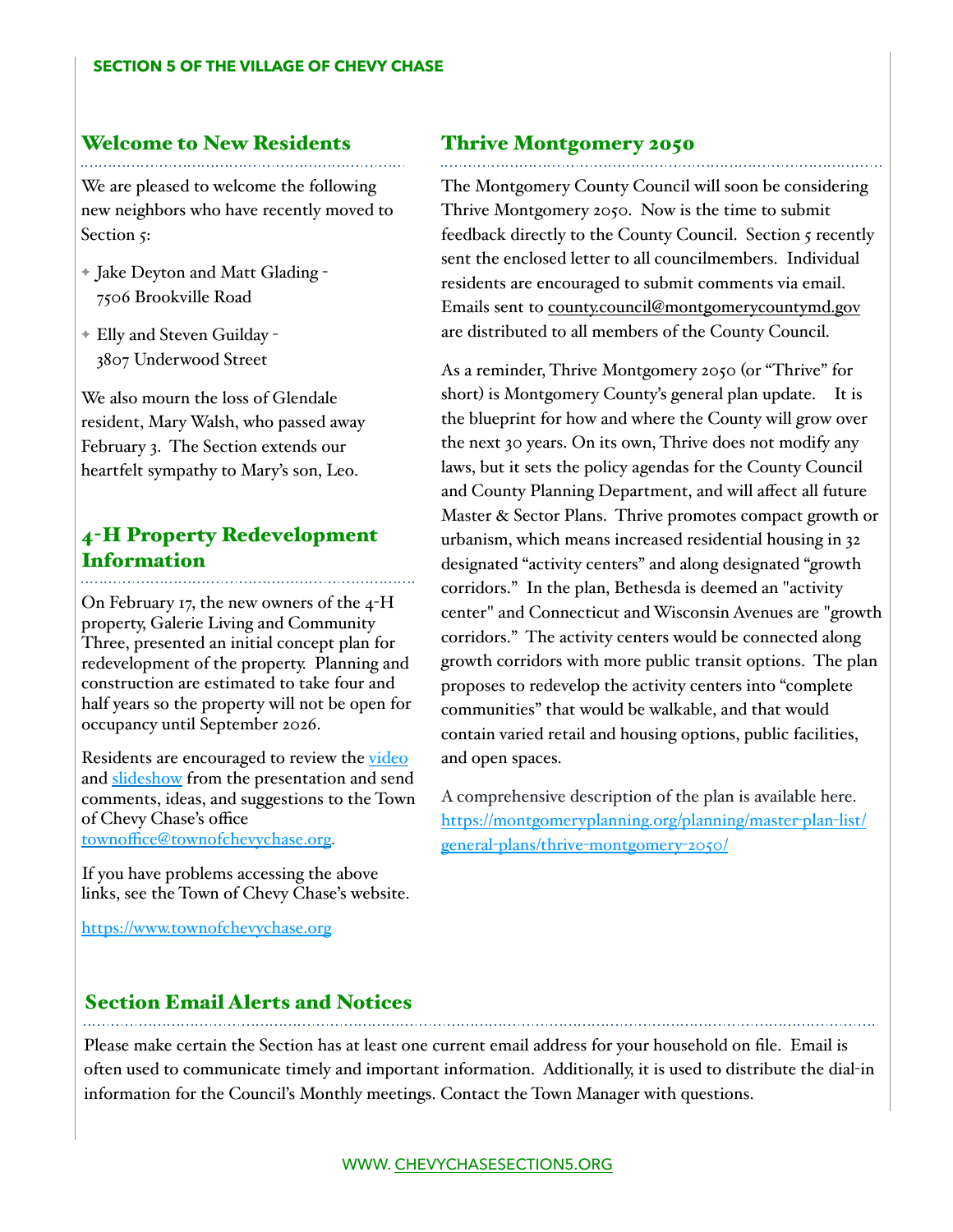# Understanding the Town Right-of-Way?

#### *What is the Town right-of-way?*

. . . . . . . . . . .

The Town right-of-way (ROW) is the area that runs in front of your home between the sidewalk and street. In the case of corner homes, it is both the front and side areas between the sidewalk and street. If you do not have a sidewalk in front of your home, the exact ROW measurements vary, but it is usually about the first 20 feet from the curb extending toward your home. As a general rule, a Town ROW is an easement for public travel. (An easement is a privilege or a right to use in some way the land of another.) The ROW also usually encompasses the roads, sidewalks, utilities, street trees, storm drains, etc. that fall within this area.

An important thing to note is that most ROWs also extend about a foot to two feet in from the sidewalk. While this area may appear to be private yard, it is often actually part of the public ROW.

## *What part of the Town right-of-way does the Section maintain?*

The Section is responsible for the regular maintenance of the infrastructure within the ROW such as the roads, curbs and gutters, sidewalks, and street trees. To a limited extent, the Section also helps facilitate utility upgrades including electricity, water, and gas that fall within the ROW.

## *What maintenance role do residents play in the right-ofway?*

Montgomery County regulations stipulate that residents are responsible for the regular care and maintenance of the grass or plantings in the ROW, (this does not include the Town trees.) It is important that residents ensure that all public sidewalks surrounding your property are clear of lowhanging branches, overgrown bushes, and vines that may present safety hazards. In the winter months, residents must also clear their walkways of snow and ice, and regularly treat them with sand or salt.

#### *Why are permits required for right-of-way work?*

For the most part, any work in the ROW outside of laying sod, grass seed, mulch and/or other lowgrowing ground cover may require a permit.

This includes, but is not limited to, permanent structures such as hedges, bushes, retaining walls, walkways, lighting, irrigation systems, sump pump discharge, or other physical structures. This also includes temporary structures such as construction dumpsters and moving PODs.

The foremost reason for this is safety. If you place a bush or hedge in the ROW, it may impede sight lines and become a potential pedestrian danger. If you place a hedge next to a sidewalk and it encroaches on the sidewalk, it makes it difficult for pedestrians to get by. If you place an irrigation system within the ROW and it is damaged by utility work, the utility company may or may not replace it. If your sump pump discharges on to the sidewalk or street in the winter and it freezes over, this can be very dangerous.

The Section will work with residents to allow for certain ROW structures, but it is important that it is done through the appropriate permitting process.

# Landscaping and Yard Work

Yard debris is collected each Monday by our trash contractor, Montgomery County Sanitation and Recycling. As part of our contract, yard debris must be placed in either lawn and leaf bags, or in trash cans clearly marked yard debris. Sticks and large branches must be cut and bundled. Branches should not exceed four feet in length or four inches in diameter. Sticks and limbs left loose at curbs will not be picked up.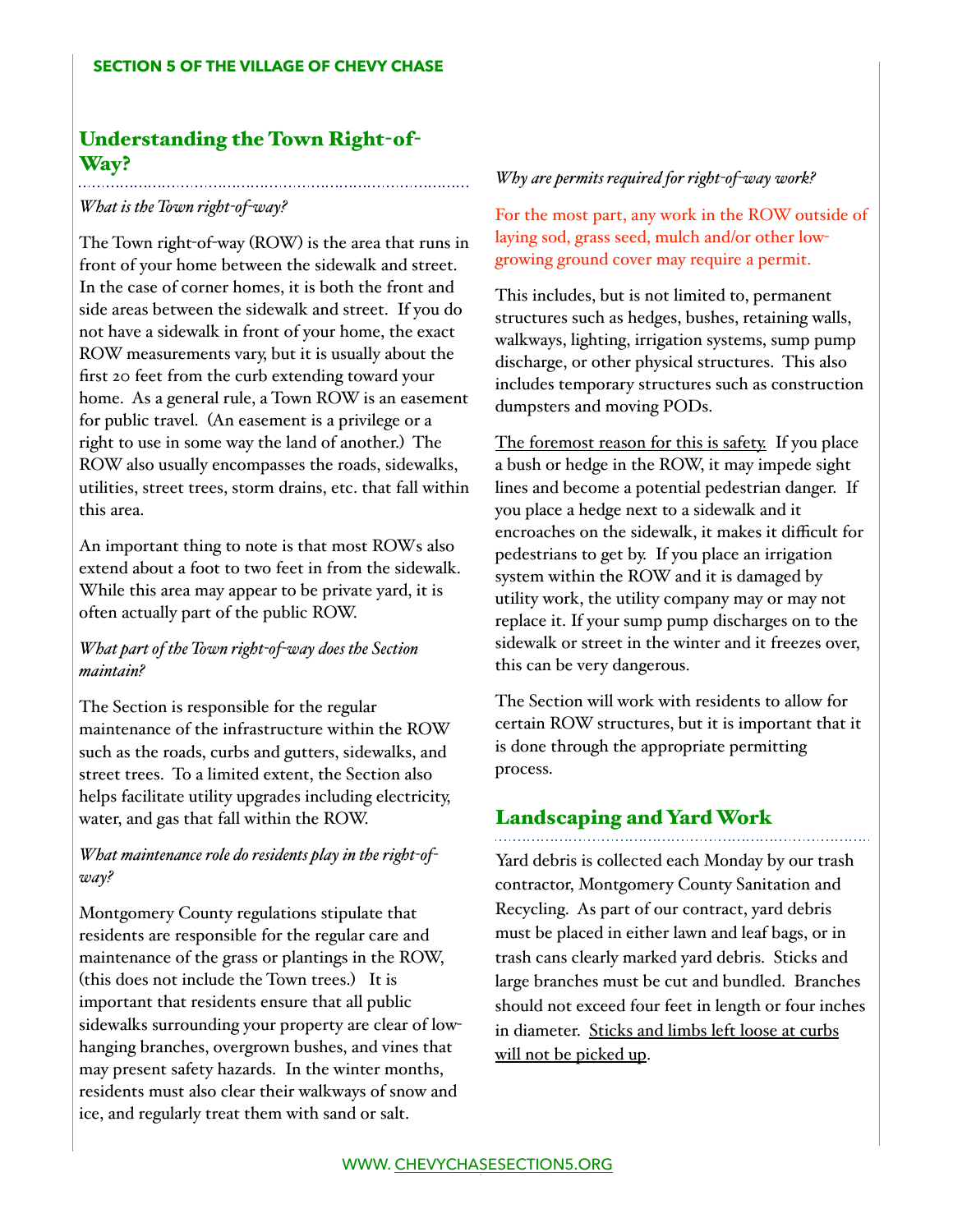# Building Permits

- ✦ 7506 Brookville Road Place a construction
- dumpster in their private drive / Permit Approved
- ✦ 7301 Connecticut Avenue Install a swing set in side yard / Permit Approved
- ✦ 3808 Thornapple Street Replace a wood fence/ Permit Approved
- ✦ 3705 Underwood Street Repair drainage pipe and downspout / Permit Approved
- ✦ 3800 Underwood Street Place a construction dumpster in their private drive and construct a new exterior roof covering over the side entrance / Permit Approved
- ✦ 3703 Williams Lane Construct a fence to enclose the rear year / Permit Approved
- ✦ 3705 Woodbine Street Renovate backyard with new patio and sports court with the proper stormwater mitigation measures / Permit Approved
- ✦ 3708 Woodbine Street Construct a two story addition with the appropriate stormwater plans / Permit Approved

# **Section 5 Composting Program**

In December 2020, Section 5 introduced a new composting program in partnership with the Compost Crew. We are happy to report that we now have 75 homes participating. We hope that residents enjoy the service and find it worthwhile, but if for any reason you are not, or you find that you are regularly missing pick up, please consider discontinuing your service so that the Section will no longer be charged. We appreciate your help and cooperation! For more information on the program or to sign up, use the link below:

[https://compostcrew.com/chevy](https://compostcrew.com/chevy-chase-section-5/)-chase[section](https://compostcrew.com/chevy-chase-section-5/)-5/.

This information is also listed on the Section 5 website's home page.

# **DO I NEED A SECTION 5 PERMIT?**

**-The majority of renovations -Sheds or accessory buildings -Fences - including replacements and/or substantial repairs -Driveway projects -Patio projects -Right-of-way projects -Dumpsters or PODS -Drainage projects, including sump pumps and new downspouts** 

## **ALL REQUIRE A PERMIT**

**Looking to take out a tree? Most public and private tree removal also REQUIRES a permit.** 

**Please contact the Town office before you begin. We will work with you to make sure you have the necessary information and avoid a costly mishap.**